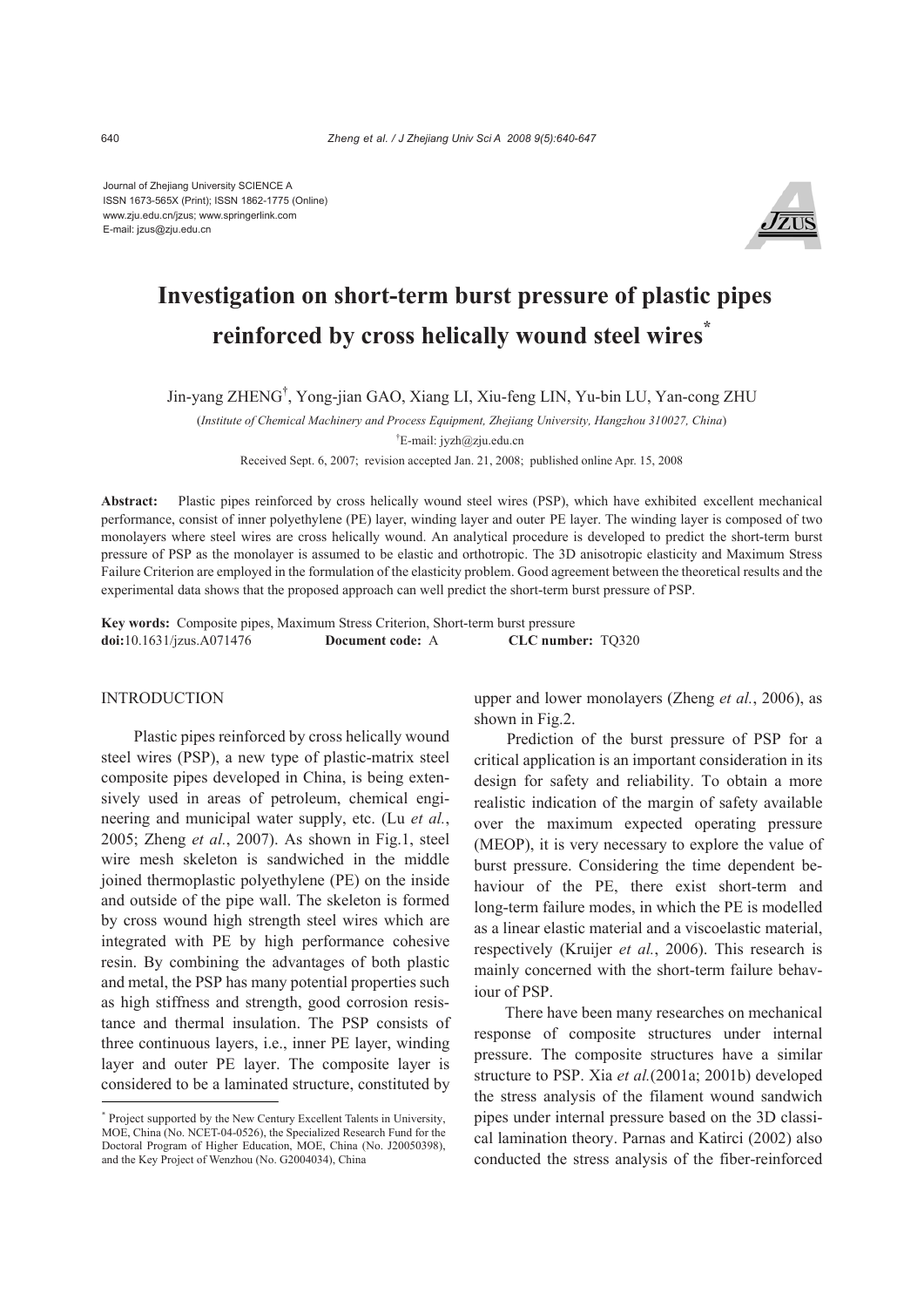

**Fig.2 Schematic diagram of PSP's cross-section**

composite pressure vessels subjected to internal pressure. Kobayashi *et al.*(2007) proposed an elastic-plastic analysis on the filament wound carbon fiber-reinforced composite pipes by applying partially plastic thick-walled cylinder theory. The probabilistic analysis combined with progressive failure analysis is developed by Uemura and Hwang to predict the short-term burst pressure of a composite pressure vessel (Uemura and Fukunaga, 1981; Hwang *et al*., 2003).

Provided that the interfaces between the steel wire and PE are perfectly bonded, the strain of the steel wire and PE in the steel wound direction can be considered to be equal. Because the Young's modulus of the steel wire is far greater than that of PE, the stresses in the steel wires are much greater than those in the PE. When the PSP is subjected to internal pressure, steel wires first reach their strength limits and break, resulting in that the PSP loses the reinforcement of the steel wire mesh skeleton and bursts in a short-term. It can be concluded that the winding layer containing the steel wire mesh skeleton determines the PSP's burst resistance.

In this research, the authors propose that shortterm burst pressure of PSP is just the internal pressure when steel wires reach their strength limits. By applying the 3D anisotropic elasticity and Maximum Stress Failure Criterion, a new solution for predicting short-term burst pressure of PSP is presented.

THRORETICAL CALCULATION FOR SHORT-TERM BURST PRESSURE

#### **Multi-layer elastic analysis**

The monolayer, basic mechanical analysis unit of winding layer, has three symmetrical performance planes and is orthotropic. As shown in Fig.3, the material coordinate system of the monolayer is designated as  $(L, T, r)$ , where  $L$  is the steel wound direction, *T* is the direction vertical to the steel wire in plane, and *r* is the normal direction of the monolayer. The cylindrical coordinate system is designated as (*z,*   $\theta$ , *r*), where *z*,  $\theta$ , *r* is the axial, circumferential and radial direction of PSP, respectively. The two coordinate systems have the same coordinate direction of *r*, and  $\alpha$  is the angle between *L* and *z* direction.



**Fig.3 Relation of material coordinate and cylindrical coordinate system**

The stress-strain relations of the *k*th layer in the cylindrical coordinate system is given as

$$
\boldsymbol{\varepsilon}_z^{(k)} = \overline{\mathbf{S}}^{(k)} \boldsymbol{\sigma}_z^{(k)},\tag{1}
$$

where

$$
\boldsymbol{\varepsilon}_{z}^{(k)} = \left\{ \left( \varepsilon_{z} \quad \varepsilon_{\theta} \quad \varepsilon_{r} \quad \gamma_{\theta r} \quad \gamma_{rz} \quad \gamma_{z\theta} \right)^{(k)} \right\}^{T}, \qquad (2)
$$

$$
\boldsymbol{\sigma}_{z}^{(k)} = \left\{ (\sigma_{z} \quad \sigma_{\theta} \quad \sigma_{r} \quad \tau_{\theta r} \quad \tau_{rz} \quad \tau_{z\theta})^{(k)} \right\}^{T}, \quad (3)
$$

$$
\overline{\mathbf{S}}^{(k)} = \begin{bmatrix} \overline{S}_{11} & \overline{S}_{12} & \overline{S}_{13} & 0 & 0 & 0 \\ \overline{S}_{12} & \overline{S}_{22} & \overline{S}_{23} & 0 & 0 & 0 \\ \overline{S}_{13} & \overline{S}_{23} & \overline{S}_{33} & 0 & 0 & 0 \\ 0 & 0 & 0 & \overline{S}_{44} & 0 & 0 \\ 0 & 0 & 0 & \overline{S}_{55} & 0 \\ 0 & 0 & 0 & 0 & \overline{S}_{66} \end{bmatrix} . \tag{4}
$$

The stress-strain relations of the *k*th layer in the material coordinate system is given as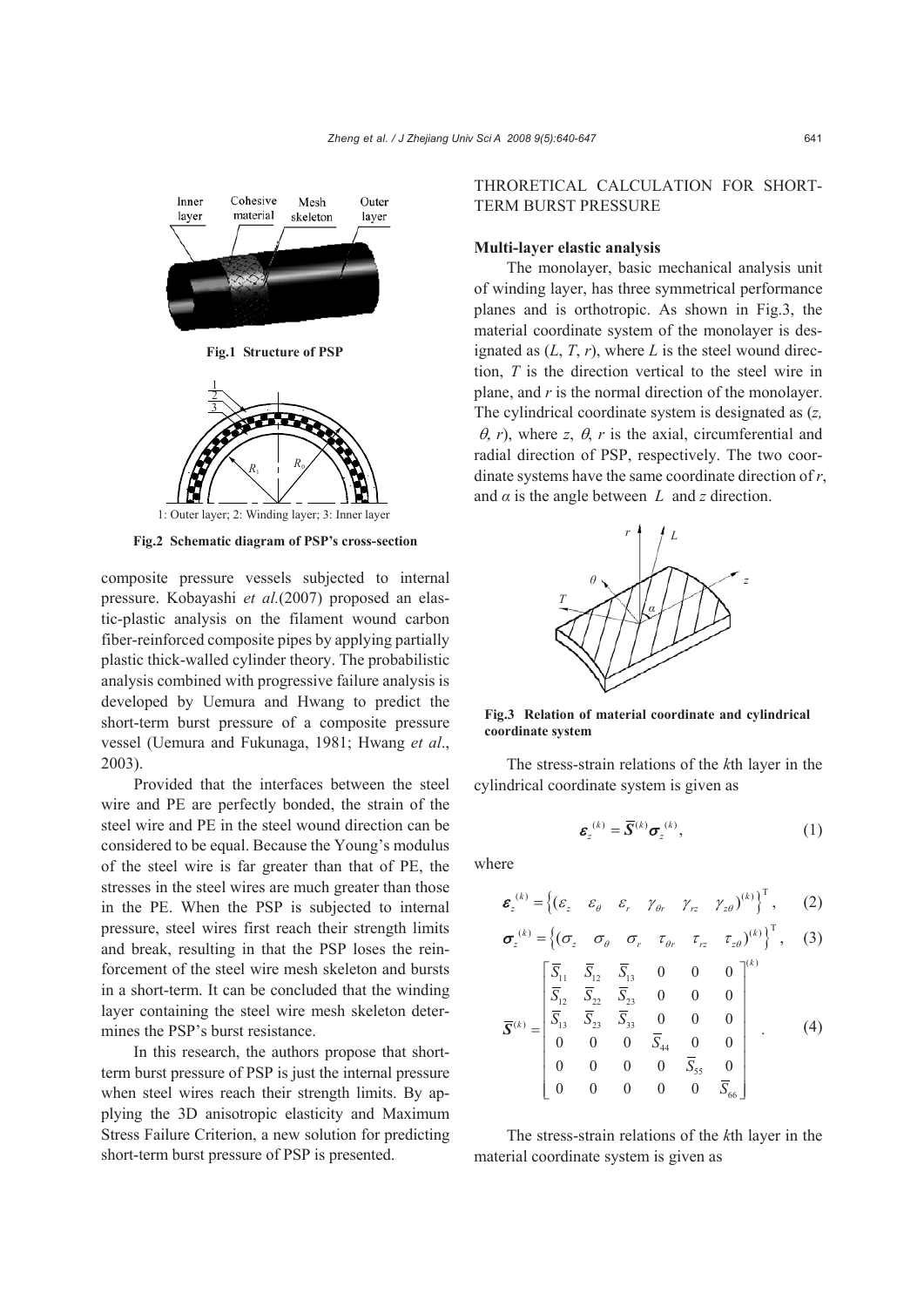$$
\boldsymbol{\varepsilon}_{L}^{(k)} = \boldsymbol{S}^{(k)} \boldsymbol{\sigma}_{L}^{(k)}, \tag{5}
$$

where

$$
\boldsymbol{\varepsilon}_{L}^{(k)} = \left\{ (\varepsilon_{L} \quad \varepsilon_{T} \quad \varepsilon_{r} \quad \gamma_{T} \quad \gamma_{rL} \quad \gamma_{LT})^{(k)} \right\}^{T}, \tag{6}
$$

$$
\sigma_{L}^{(k)} = \begin{cases}\n(\sigma_{L} & \sigma_{T} & \sigma_{r} & \tau_{T} & \tau_{L} & \tau_{LT}\n\end{cases}^{(k)}\n\begin{cases}\nS_{11} & S_{12} & S_{13} & 0 & 0 & 0 \\
S_{12} & S_{22} & S_{23} & 0 & 0 & 0 \\
S_{13} & S_{23} & S_{33} & 0 & 0 & 0 \\
0 & 0 & 0 & S_{44} & 0 & 0 \\
0 & 0 & 0 & 0 & S_{55} & 0 \\
0 & 0 & 0 & 0 & 0 & S_{66}\n\end{cases} (7)
$$

To define the 3D laminated plate properties, the material modulus matrix elements  $S_{ij}$  (*i*, *j*=1,2,3) and  $S_{ii}$  ( $i=4,5,6$ ) are needed. Their values can be calculated from elastic constants of the monolayer  $(E_L, E_T)$ ,  $E_r$ ,  $G_{LT}$ ,  $G_{Tr}$ ,  $G_{rL}$ ,  $\mu_{LT}$ ,  $\mu_{Tr}$ ,  $\mu_{rL}$ ), as shown in Eq.(9), and these elastic constants would be determined by Zheng *et al*.(2006).

$$
\mathbf{S}^{(k)} = \begin{bmatrix} \frac{1}{E_L} & -\frac{\mu_{LT}}{E_T} & -\frac{\mu_{Lr}}{E_r} & 0 & 0 & 0\\ -\frac{\mu_{TL}}{E_L} & \frac{1}{E_T} & -\frac{\mu_{rr}}{E_r} & 0 & 0 & 0\\ -\frac{\mu_{rL}}{E_L} & -\frac{\mu_{rT}}{E_T} & \frac{1}{E_r} & 0 & 0 & 0\\ 0 & 0 & 0 & \frac{1}{G_{Tr}} & 0 & 0\\ 0 & 0 & 0 & 0 & \frac{1}{G_{rL}} & 0\\ 0 & 0 & 0 & 0 & 0 & \frac{1}{G_{LT}} \end{bmatrix}
$$
(9)

The on-axis stiffness matrix  $C^{(k)}$ , is the inversion of on-axis flexibility matrix  $S^{(k)}$ , written as

$$
C^{(k)} = (S^{(k)})^{-1}.
$$
 (10)

The off-axis flexibility and stiffness matrices  $\overline{\mathbf{S}}^{(k)}$  $\overline{S}^{(k)}$  and  $\overline{C}^{(k)}$  can be calculated from the on-axis flexibility and stiffness matrices  $S^{(k)}$  and  $C^{(k)}$ , by using flexibility and stiffness transformation matrices *T<sup>ε</sup>*

and  $T_{\sigma}$ , respectively, written as,

$$
\overline{\mathbf{S}}^{(k)} = T_{\varepsilon} \mathbf{S}^{(k)} T_{\varepsilon}^{\mathrm{T}}, \tag{11}
$$

$$
\overline{C}^{(k)} = T_{\sigma} C^{(k)} T_{\sigma}^{\mathrm{T}}, \qquad (12)
$$

where

$$
T_c = \begin{bmatrix} m^2 & n^2 & 0 & 0 & 0 & -mn \\ n^2 & m^2 & 0 & 0 & 0 & mn \\ 0 & 0 & 1 & 0 & 0 & 0 \\ 0 & 0 & 0 & m & n & 0 \\ 0 & 0 & 0 & -n & m & 0 \\ 2mn & -2mn & 0 & 0 & 0 & m^2 - n^2 \end{bmatrix},
$$
 (13)  
\n
$$
T_{\sigma} = \begin{bmatrix} m^2 & n^2 & 0 & 0 & 0 & -2mn \\ n^2 & m^2 & 0 & 0 & 0 & 2mn \\ 0 & 0 & 1 & 0 & 0 & 0 \\ 0 & 0 & 0 & m & n & 0 \\ 0 & 0 & 0 & -n & m & 0 \\ 0 & 0 & 0 & -n & m & 0 \\ 0 & m & -mn & 0 & 0 & 0 & m^2 - n^2 \end{bmatrix},
$$
 (14)

where  $m = \cos \alpha$ ,  $n = \sin \alpha$ , and  $\alpha$  is the cylindrical angle of the steels from the pipe axis.

The relation of *k*th layer's stresses and strains between the cylindrical and material coordinates is respectively expressed as

$$
\sigma_z^{(k)} = T_\sigma \sigma_L^{(k)},\tag{15}
$$

$$
\boldsymbol{\varepsilon}_{z}^{(k)} = \boldsymbol{T}_{\varepsilon} \boldsymbol{\varepsilon}_{L}^{(k)}.
$$
 (16)

The inner layer and outer layer represent isotropic, having the same stress-strain relations in any coordinate.

## **Global elastic constants**

Based on the assumptions that all inter-laminar stresses are continuous across ply interfaces and that all in-plane strains are continuous through the thickness of composite laminates. Chou *et al.*(1972) presented a control volume approach to yielding a closed-form solution to determine global elastic constants for a laminated medium composed of individual layers.

The PSP's global stiffness matrix  $\overline{C}$  can be obtained by calculating the monolayers' off-axis stiffness matrices  $\overline{C}^{(2)}$  and  $\overline{C}^{(3)}$ , the inner and outer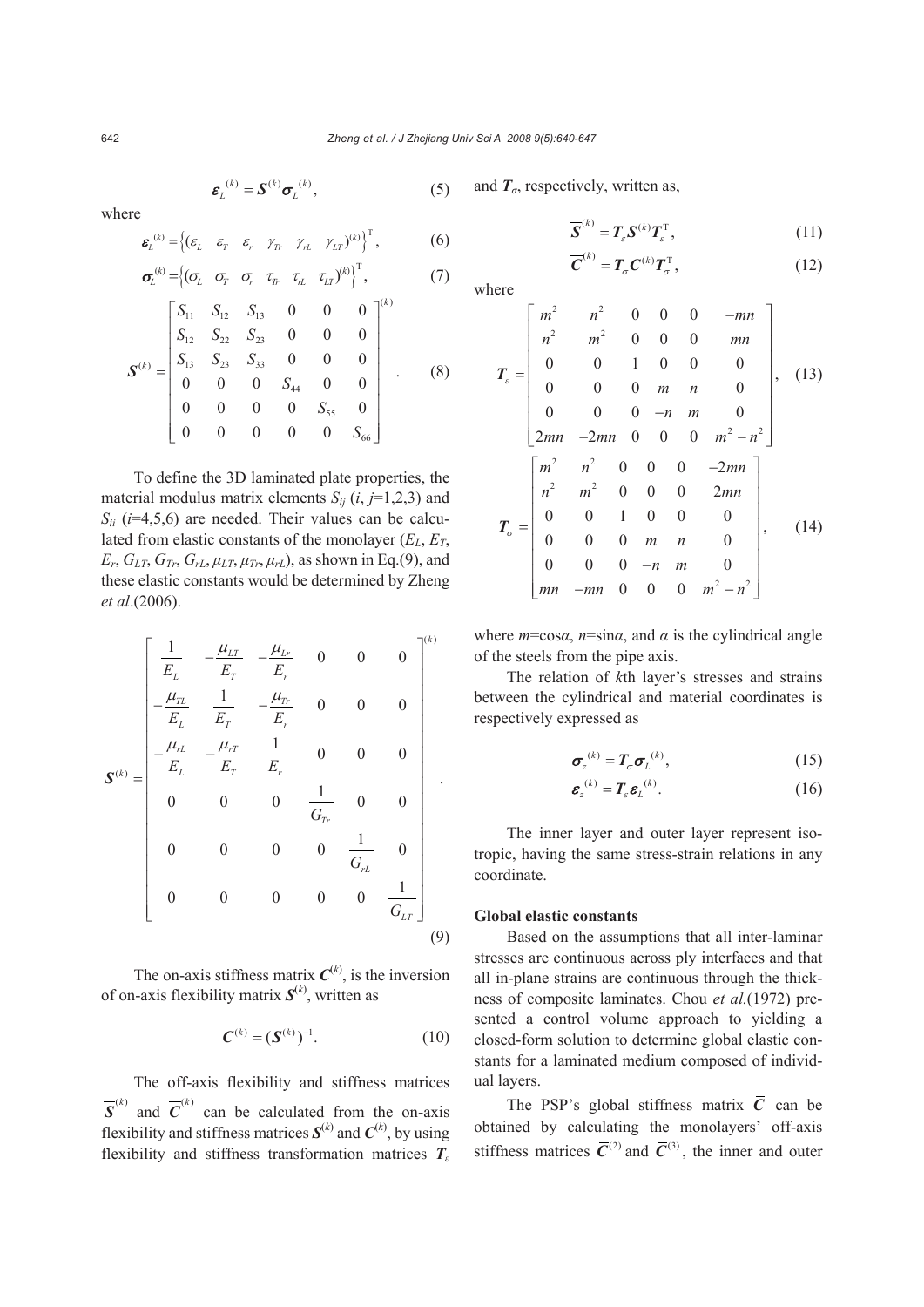layers' stiffness matrices  $\overline{C}^{(1)}$  and  $\overline{C}^{(4)}$ , the volume ratio of monolayers  $V^{(2)}$  and  $V^{(3)}$  and the volume ratio of inner and outer layers  $V^{(1)}$  and  $V^{(4)}$ . The global stiffness constants  $\overline{C}_i$  can be expressed as follows (Chou *et al.*, 1972):

$$
\overline{C}_{ij} = \sum_{k=1}^{4} V^{(k)} \left\{ \overline{C}_{ij}^{(k)} - \frac{\overline{C}_{i3}^{(k)} \overline{C}_{3j}^{(k)}}{\overline{C}_{33}^{(k)}} + \frac{\overline{C}_{i3}^{(k)} \sum_{l=1}^{4} \frac{V^{(l)} \overline{C}_{3j}^{(l)}}{\overline{C}_{33}^{(l)}}}{\overline{C}_{33}^{(k)} \sum_{l=1}^{4} \frac{V^{(l)}}{\overline{C}_{33}^{(l)}}} \right\},\,
$$
  
 $i, j=1, 2, 3, 6,$  (17)

where  $V^{(2)} = V^{(3)} = t_c/(2t)$ ,  $V^{(1)} = t_m/t$ ,  $V^{(4)} = t_n/t$ , and  $t_m$ ,  $t_c$ ,  $t_n$  is the thickness of the inner layer, winding layer, outer layer, respectively. *t* is the wall thickness of PSP.

$$
\overline{C}_{ij} = \overline{C}_{ji} = 0, \ \ i=1, 2, 3, 6; j=4, 5,
$$
 (18)

$$
\overline{C}_{ij} = \frac{\sum_{k=1}^{4} \frac{V^{(k)}}{\Delta_k} \overline{C}_{i}^{(k)}}{\sum_{k=1}^{4} \sum_{l=1}^{4} \frac{V^{(k)}}{\Delta_k} \frac{V^{(l)}}{\Delta_l} (\overline{C}_{44}^{(k)} \overline{C}_{55}^{(l)} - \overline{C}_{45}^{(k)} \overline{C}_{54}^{(l)})},
$$
\n*i, j=4, 5,* (19)

where

$$
\Delta_k = \begin{vmatrix} \overline{C}_{44}^{(k)} & \overline{C}_{45}^{(k)} \\ \overline{C}_{54}^{(k)} & \overline{C}_{55}^{(k)} \end{vmatrix} = \overline{C}_{44}^{(k)} \overline{C}_{55}^{(k)} - \overline{C}_{45}^{(k)} \overline{C}_{54}^{(k)}.
$$
 (20)

The global flexibility matrix  $\overline{S}$  can be obtained by inversing the global stiffness matrix  $\overline{C}$ . The global elastic constants are determined as

$$
E_z = \frac{1}{\overline{S}_{11}}, \ E_{\theta} = \frac{1}{\overline{S}_{22}}, \ E_{rr} = \frac{1}{\overline{S}_{33}}, \tag{21}
$$

$$
\mu_{\theta z} = -\frac{\overline{S}_{21}}{\overline{S}_{11}}, \ \mu_{r\theta} = -\frac{\overline{S}_{32}}{\overline{S}_{22}}, \ \mu_{zr} = -\frac{\overline{S}_{13}}{\overline{S}_{33}}, \tag{22}
$$

$$
G_{z\theta} = \frac{1}{\overline{S}_{66}}, \ G_{rz} = \frac{1}{\overline{S}_{55}}, \ G_{\theta r} = \frac{1}{\overline{S}_{44}}.
$$
 (23)

#### **Short-term burst pressure calculation**

By analyzing the monolayer's mechanical properties with micro mechanics (Qiao, 1997), the monolayer's tensile strength in the  $L$  direction  $X_t$ , can be written as

$$
X_{t} = X_{st} \nu_{st} + \sigma'_{PE, L} (1 - \nu_{st}), \tag{24}
$$

where  $\sigma'_{PE,L}$  is the stress of PE in the *L* direction when steel wires break, MPa; *v*<sub>st</sub> is the ratio by volume of steel wires in PSP.

The thickness ratio is defined as the ratio between the outer and insider radii of PSP. For PSP with thickness ratio larger than 1.1, the thick wall analysis can satisfactorily be used. According to the Lame equation (Zheng *et al*., 2001), the 3D stresses in the cylindrical coordinate can be described as

$$
\sigma_{\theta} = \frac{PR_{i}^{2}}{R_{o}^{2} - R_{i}^{2}} + \frac{PR_{o}^{2}R_{i}^{2}}{R_{o}^{2} - R_{i}^{2}} \frac{1}{r^{2}},
$$
\n(25)

$$
\sigma_r = \frac{PR_i^2}{R_o^2 - R_i^2} - \frac{PR_o^2 R_i^2}{R_o^2 - R_i^2} \frac{1}{r^2},\tag{26}
$$

$$
\sigma_z = \frac{PR_i^2}{R_o^2 - R_i^2},\tag{27}
$$

where *P* is the internal pressure, MPa;  $R_0$ ,  $R_i$  are the outer and insider radii of PSP, respectively, m; *r* is the radius of calculation position, m.

From the generalized Hooke's law, the 3D stains in the cylindrical coordinate are written as

$$
\boldsymbol{\varepsilon}_{z}^{(k)} = \overline{\mathbf{S}}^{(k)} \boldsymbol{\sigma}_{z}^{(k)}.
$$
 (28)

Substituting Eqs. $(25)$  ~ $(27)$  into Eq. $(28)$  and using Eqs.(21)~(23), the monolayer's strains  $\varepsilon_z^{(k)}$  are obtained. According to equation  $\sigma_z^{(k)} = \overline{C}^{(k)} \varepsilon_z^{(k)}$ , which is from Eq.(1), the monolayer's stresses  $\sigma_{i}^{(k)}$ , are obtained, then based on equation  $\sigma_L^{(k)} = T_{\sigma}^{-1} \sigma_z^{(k)}$ , which is from Eq.(15), the monolayer's stresses  $\sigma_L^{(k)}$ are obtained.

The Maximum Stress Criterion considers that the material will fail as soon as one of the stresses exceeds the material's strength limit in its corresponding direction (Takayamagi *et al*., 2002). For the monolayer studied in the paper, when  $\sigma_L = X_t$ , the steel wires break and then the PSP bursts. The short-term burst pressure of PSP can be described as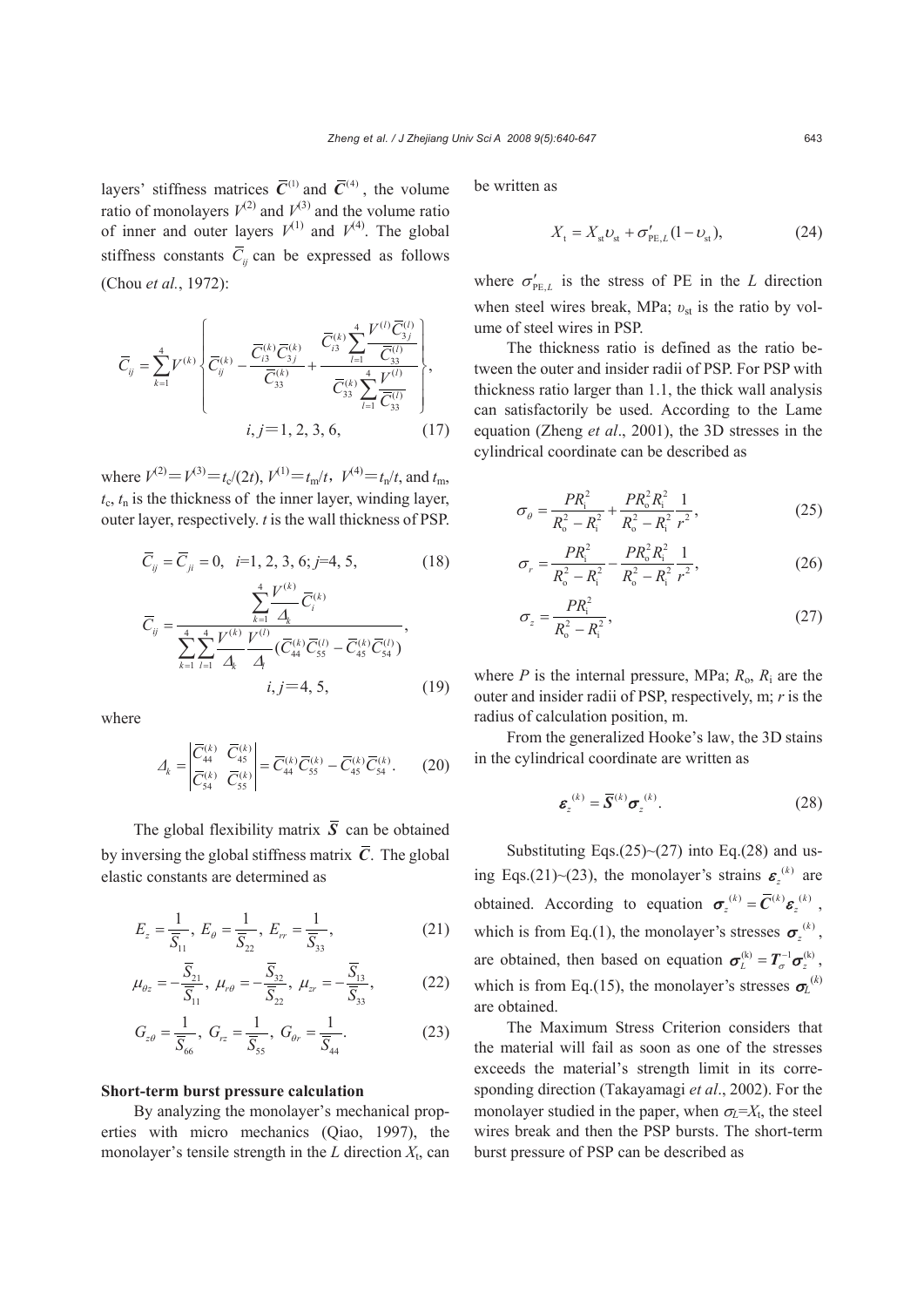$$
P_{\rm B} = P_{\rm i} R_{\rm c},\tag{29}
$$

where  $P_B$  is the short-term burst pressure, MPa;  $P_i$  is the initial value of the short-term burst pressure, MPa; *R*<sub>c</sub> is the strength ratio ( $R_c = X_t/\sigma_L$ ).

Based on the analysis above, the short-term burst pressure of PSP can be calculated according to Fig.4.

## EXPERIMENTAL INVESTIGATION

### **Material test**

The materials of PSP are the steel wire and high



**Fig.4 Flow chart for calculating short-term burst pressure**

density polythene (HDPE). After the material test according to the Chinese Standards GB/T228-2002 (2002) and GB/T8804.3-2003 (2003), mechanical properties of the steel wire and HDPE were obtained, as shown in Table 1.

**Table 1 Material properties**

| Material   | Tensile rength<br>(MPa)   | Percentage of<br>breaking<br>elongation $(\% )$ | Poisson's<br>ratio |
|------------|---------------------------|-------------------------------------------------|--------------------|
| Steel wire | 1832                      |                                                 | 0.26               |
| $HDPE^*$   | 26.5                      | 785                                             | 0.45               |
| 宋          | 11 <b>BBB</b> 1 1 1 1 1 1 |                                                 |                    |

HDPE: high density polythene

#### **Burst test**

To prove availability of the presented analysis, burst test was carried out on 20 types of PSP at room temperature (25 °C), and each type includes four specimens. The parameters of outer radius (*DN*), wall thickness (*t*), steel wire's diameter (*d*), winding steel wires' amount (*N*) are listed in Table 2, and these specimens have the uniform winding angle of 54.7°.

In order to study the effect of reinforcement of the steel wire mesh skeleton, the burst test was performed on four PE specimens having an outer radius (*DN*) of 250 mm, a wall thickness (*t*) of 15 mm. The comparable specimen of PSP is Type 15 (Table 2).

The specimens were pressurized with a hydraulic pump. The flows of fluid were regulated through a non-return valve. Experimental equipment is sealed by clamping fixtures, which are a type of the Chinese Standards GB6111-2003 (2003), as shown in Figs.5 and 6. The test method refers to Chinese Standards GB/T15560-95 (1995). The specimens were continuously pressurized till they burst and the short-term burst pressure values were recorded. The

|  |  | <b>Table 2 Parameters of specimens</b> |
|--|--|----------------------------------------|
|--|--|----------------------------------------|

| Type No.       | $DN$ (mm) | $d$ (mm) | $\boldsymbol{N}$ | $t$ (mm) | Type No. | $DN$ (mm) | $d$ (mm) | $\boldsymbol{N}$ | $t$ (mm) |
|----------------|-----------|----------|------------------|----------|----------|-----------|----------|------------------|----------|
|                | 110       | 0.8      | 36               | 8.5      | 11       | 200       | 1.0      | 120              | 10.5     |
| 2              | 110       | 0.8      | 56               | 10.0     | 12       | 200       | 1.0      | 160              | 10.5     |
| 3              | 160       | 0.8      | 60               | 9.5      | 13       | 250       | 0.8      | 100              | 12.0     |
| 4              | 160       | 0.8      | 90               | 10.0     | 14       | 250       | 0.8      | 200              | 12.5     |
| 5              | 160       | 1.0      | 60               | 9.5      | 15       | 250       | 1.0      | 200              | 16.0     |
| 6              | 160       | 1.0      | 144              | 10.0     | 16       | 250       | 1.2      | 200              | 15.0     |
| $\overline{ }$ | 200       | 0.8      | 80               | 11.0     | 17       | 315       | 0.8      | 210              | 12.5     |
| 8              | 200       | 0.8      | 120              | 10.5     | 18       | 315       | 0.8      | 280              | 12.5     |
| 9              | 200       | 0.8      | 160              | 10.5     | 19       | 400       | 1.0      | 320              | 15.0     |
| 10             | 200       | 1.0      | 100              | 10.0     | 20       | 500       | 1.0      | 384              | 16.0     |

 *DN*: outer radius of PSP; *d*: steel wire's diameter; *N*: winding steel wires' amount; *t*: wall thickness of PSP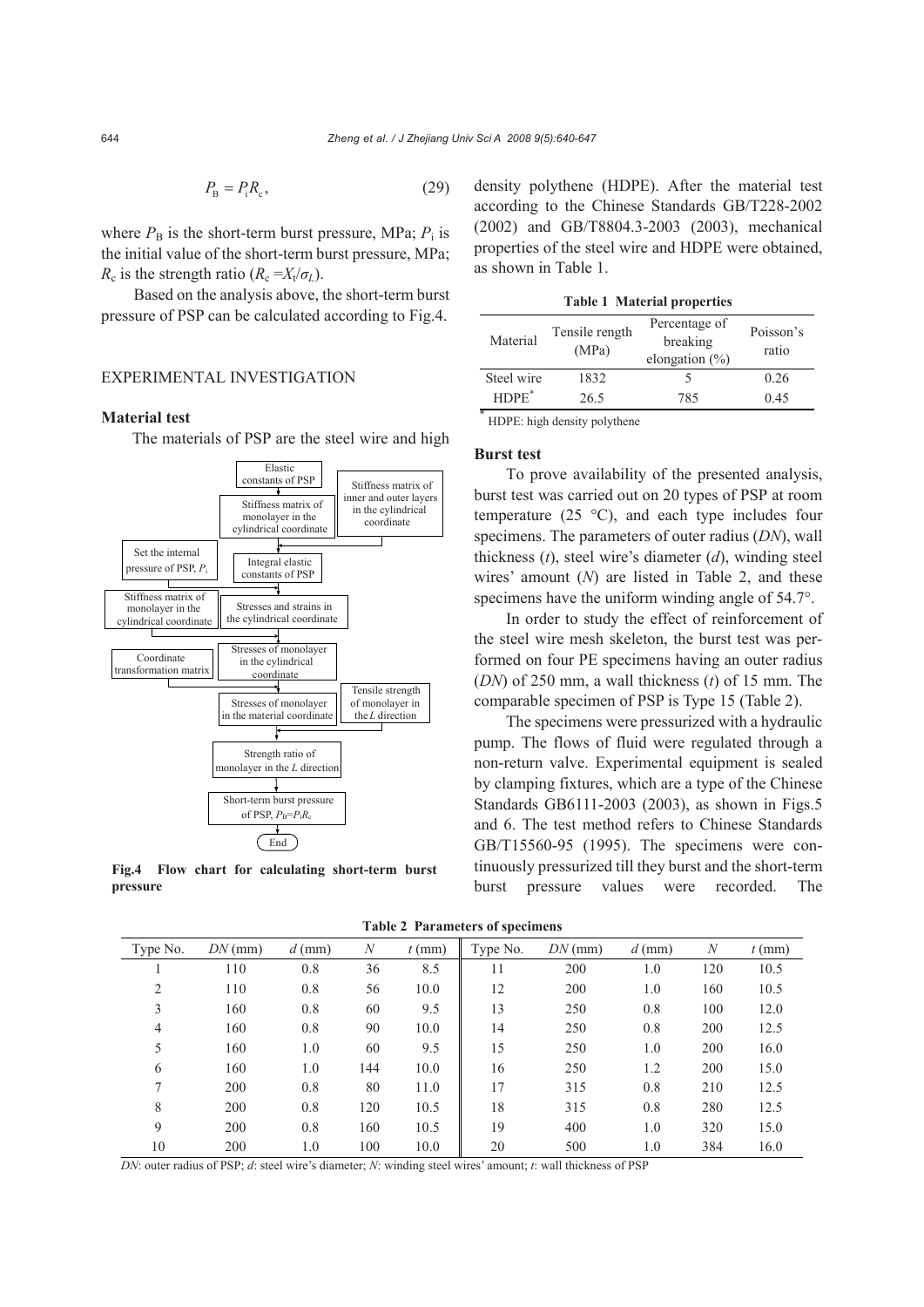# **RESULTS**

The short-term burst pressure is calculated using the mechanical properties of material (Table 1) and the parameters of PSP (Table 2). The theoretical data and experimental data are both listed in Table 3, and



**Fig.5 Equipment for burst test**



**Fig.6 Inlet end of the equipment for burst test**

the comparison between theoretical and experimental data indicates that there is a good agreement between them. The absolute error range is −0.3 MPa~0.2 MPa, the relative error range is −5%~4.1%, the average value of relative error is −0.65%, and the quadratic sum of relative error is 0.0154.

Average short-term burst pressure of PE pipe at room temperature is 3.4 MPa and that of PSP is 7.8 MPa. That is to say, the latter is 129% higher than the former. Accordingly, the steel wire mesh skeleton can enhance the burst resistance of the pipes effectively.

## DISCUSSION

With the increasing of internal pressure on the test, the PSP deformed uniformly. A crack of steel wire break was heard when the internal pressure was close to the short-term burst pressure and the PSP burst subsequently. After observing the crevasse, we found that the steel wire was breaking, which demonstrated that the stresses of steel wires had reached their tensile strength. The plastic of this region was mainly lacerated and had a few rough edges, belonging to ductile burst.

The burst shape of PSP takes on some forms due to practical manufacture technics, especially the uniformity of steel wire's spacing. This paper gives some burst shapes (Fig.7). The straight burst is 375 mm in length (Fig.7a); The U shaped burst is 455 mm in length (Fig.7b).

We found that the distribution of steel wires is not uniform in some regions due to the imperfect winding (Fig.8). The uniformity of steel wire's

|  |  |  | Table 3 Theoretical and experimental data of short-term burst pressure |  |
|--|--|--|------------------------------------------------------------------------|--|
|--|--|--|------------------------------------------------------------------------|--|

| Type           | Theoretical | Experimental Absolute |            | Relative      | Type |            | Theoretical Experimental Absolute |            | Relative      |
|----------------|-------------|-----------------------|------------|---------------|------|------------|-----------------------------------|------------|---------------|
| No.            | data (MPa)  | data (MPa)            | error(MPa) | error $(\% )$ | No.  | data (MPa) | data(MPa)                         | error(MPa) | error $(\% )$ |
|                | 6.0         | 6.3                   | $-0.3$     | $-4.8$        | 11   | 5.8        | 5.9                               | $-0.1$     | $-1.7$        |
| $\overline{c}$ | 8.0         | 8.0                   | 0.0        | 0.0           | 12   | 7.0        | 7.0                               | 0.0        | 0.0           |
| 3              | 4.5         | 4.4                   | 0.1        | 2.3           | 13   | 3.3        | 3.4                               | $-0.1$     | $-2.9$        |
| 4              | 5.5         | 5.7                   | $-0.2$     | $-3.5$        | 14   | 4.5        | 4.6                               | $-0.1$     | $-2.2$        |
| 5              | 5.5         | 5.6                   | $-0.1$     | $-1.8$        | 15   | 6.6        | 6.6                               | 0.0        | 0.0           |
| 6              | 9.5         | 9.4                   | 0.1        | 1.1           | 16   | 8.1        | 8.0                               | 0.1        | 1.3           |
| 7              | 4.0         | 4.2                   | $-0.2$     | $-4.8$        | 17   | 3.2        | 3.2                               | 0.0        | 0.0           |
| 8              | 4.5         | 4.4                   | 0.1        | 2.3           | 18   | 3.7        | 3.8                               | $-0.1$     | $-2.6$        |
| 9              | 5.3         | 5.2                   | 0.1        | 1.9           | 19   | 3.8        | 4.0                               | $-0.2$     | $-5.0$        |
| 10             | 5.1         | 4.9                   | 0.2        | 4.1           | 20   | 3.0        | 2.9                               | 0.1        | 3.4           |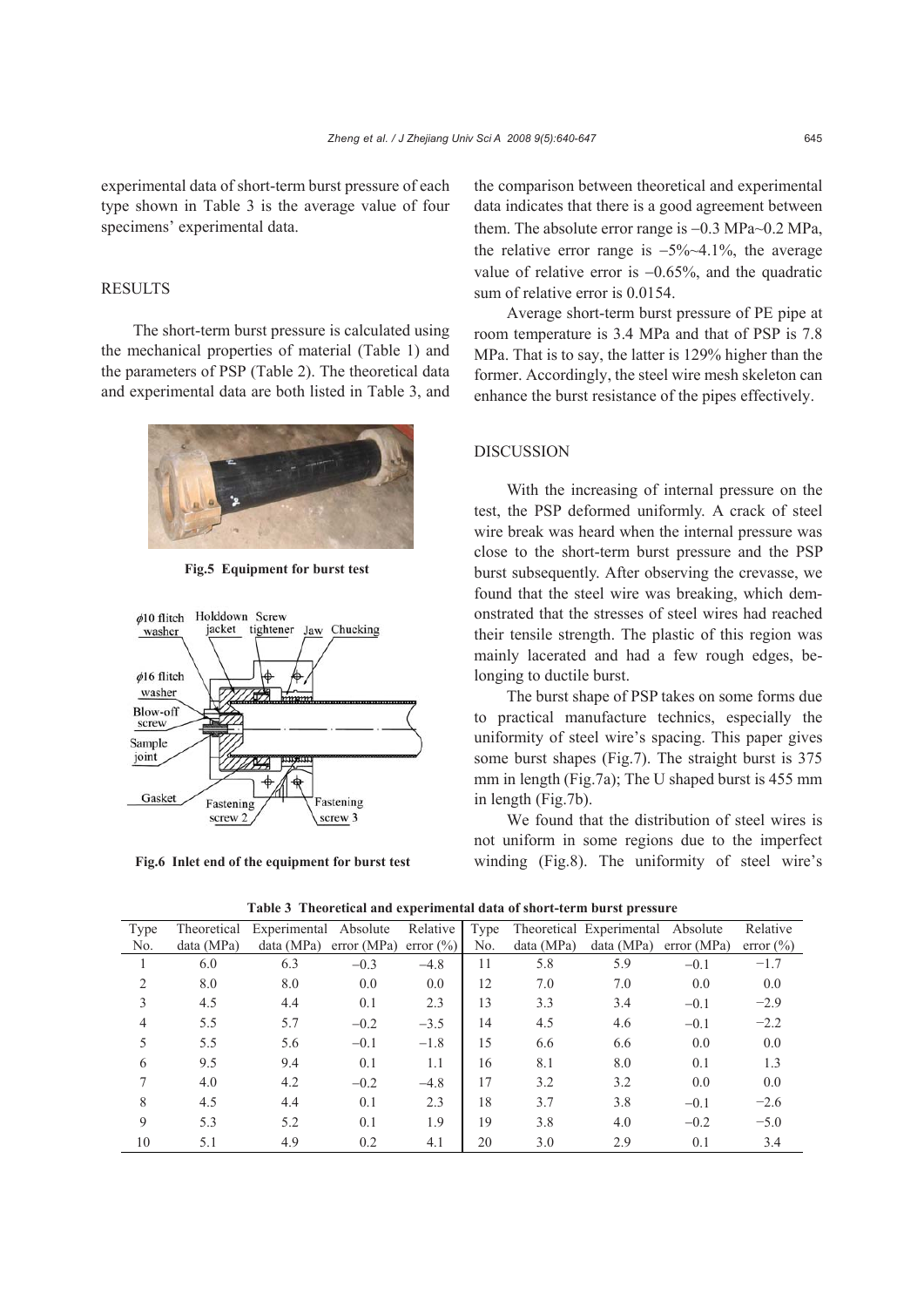spacing is a very important factor which affects the burst shape of PSP significantly.

1. Straight burst (Fig.9a)

Assume that the steel wire's spacing is uniform



(a) (b) **Fig.7 Two burst modes of PSP at room temperature (25 °C). (a) Straight burst; (b) U shaped burst**



**Fig.8 Distribution of steel wires in manufacture**



**Fig.9 Schematic illustration of the distribution of steel wires. (a) Straight burst; (b) U shaped burst** 

and the 4th steel wire breaks at the point of *a* firstly, then the stress of the 7th steel wire will reach the limit strength and breaks subsequently. Through the similar analysis, we can obtain that the next breaks of steel wires will happen at the *b* and *c* points, respectively. Therefore, the straight burst will appear when the steel wire's spacing is uniform.

2. U shaped burst (Fig.9b)

Assume that the steel wire's spacing is not uniform in regions of I and III. In Region I, because of the symmetric winding, the total load of four steel wires (6th~9th) is almost equal to that of five steel wires (10th~14th), so the stress of the 6th~9th steel wires is larger than that of the 10th~14th steel wires, which lead to the fact that the 6th~9th steel wires break at *a*, *b* and *c* points, respectively. In Region III, through the similar analysis, we can obtain that the 15th~18th steel wires break at *f*, *g* and *h* points, respectively. In Region II, the steel wire's spacing is uniform, so there will appear the straight burst (the straight line of *c*-*d*-*e*-*f*) in this region.

# **CONCLUSION**

This paper presents a solution to predict the short-term burst pressure of PSP based on the assumption of an orthotropic material model for the monolayer. Through a 3D analysis and an experimental investigation, the following conclusions were obtained:

(1) By applying the anisotropic elasticity and Maximum Stress Failure Criterion, a theoretical approach to calculating the short-term burst pressure of PSP is obtained. Good agreement between theoretical results and experimental data shows that the proposed approach can well predict short-term burst pressure of PSP.

(2) Burst test was carried out on PE pipes at room temperature and experimental results show that short-term burst pressure of PSP at room temperature is increased by 129% comparing with that of PE pipes. Therefore, the effect of reinforcement of the steel wire mesh skeleton is obvious.

## **References**

Chinese Standards GB/T15560-1995, 1995. Standard Test Method for Short-time Hydraulic Failure and Resistance to Constant Internal Pressure of the Plastics Pipes for the